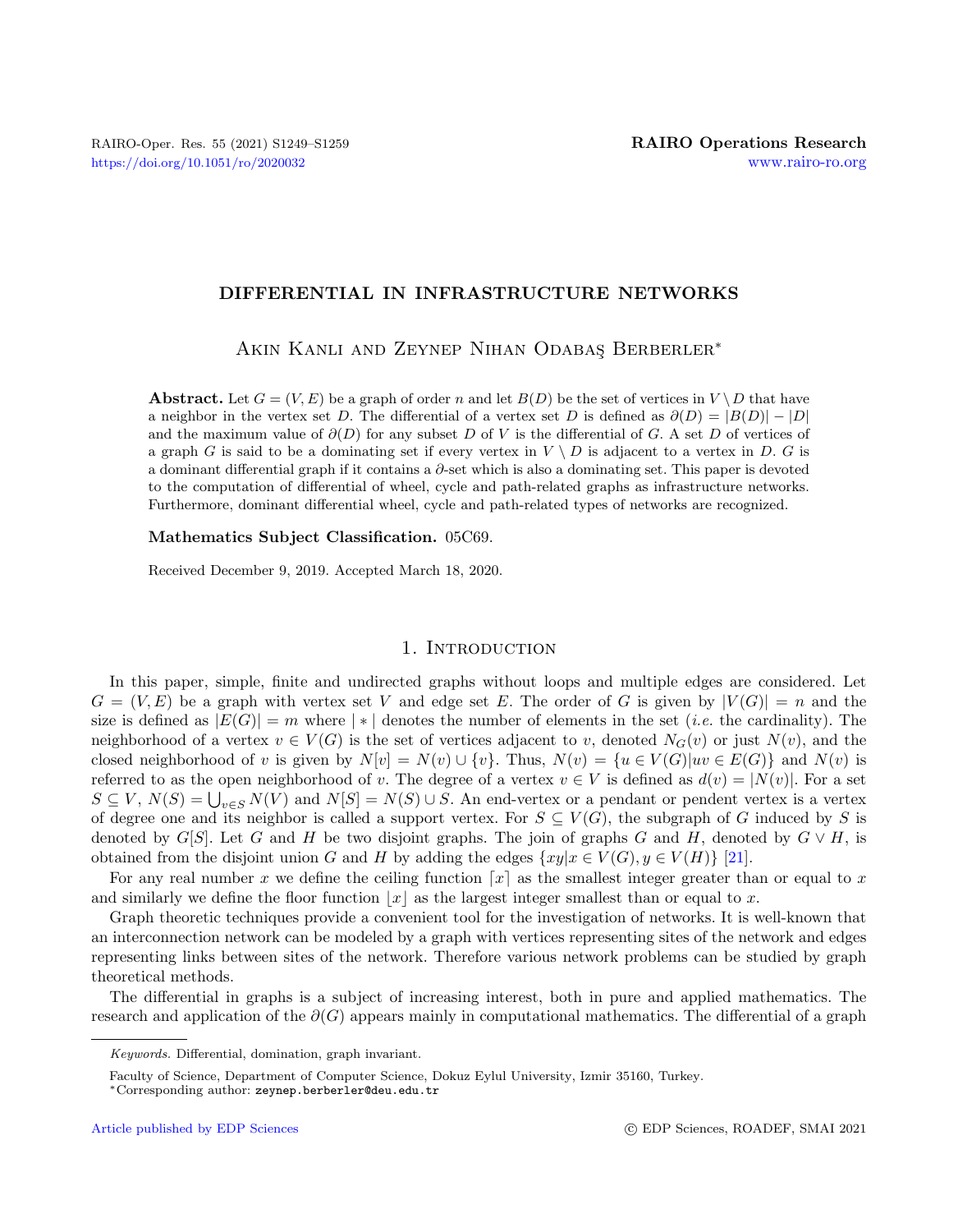#### S1250 A. KANLI ET AL.

was introduced in [\[17\]](#page-10-1) in 2006, and studied by several authors  $[1-9,14,16,19,20]$  $[1-9,14,16,19,20]$  $[1-9,14,16,19,20]$  $[1-9,14,16,19,20]$  $[1-9,14,16,19,20]$  $[1-9,14,16,19,20]$ , motivated by its applications to information diffusion in social networks. The study of the mathematical properties of the differential in graphs stated in  $[1-9, 14, 16, 17, 19, 20]$  $[1-9, 14, 16, 17, 19, 20]$  $[1-9, 14, 16, 17, 19, 20]$  $[1-9, 14, 16, 17, 19, 20]$  $[1-9, 14, 16, 17, 19, 20]$  $[1-9, 14, 16, 17, 19, 20]$  $[1-9, 14, 16, 17, 19, 20]$  $[1-9, 14, 16, 17, 19, 20]$  $[1-9, 14, 16, 17, 19, 20]$  $[1-9, 14, 16, 17, 19, 20]$  $[1-9, 14, 16, 17, 19, 20]$ . This parameter has been studied by many authors, both from the viewpoint of combinatorics and from the viewpoint of the algorithmic complexity. We refer to the papers [\[1](#page-10-2)[–9,](#page-10-3) [14,](#page-10-4) [16,](#page-10-5) [17,](#page-10-1) [19,](#page-10-6) [20\]](#page-10-7) and the literature quoted therein. Since computing the differential of a graph is NPcomplete in general, it becomes an interesting question to calculate differential for some special classes of interesting or practically useful graphs. In the following sections we will deal with this question.

Let  $G = (V, E)$  be a graph of order n, for every set  $D \subseteq V$  let  $B(D)$  be the set of vertices in  $V \setminus D$  that have a neighbor in the vertex set D. The differential of D is defined as  $\partial(D) = |B(D)| - |D|$  and the differential of a graph G, written  $\partial(G)$ , is equal to max  $\{\partial(D) : D \subseteq V\}$ . We will say that  $D \subseteq V$  is a differential set or  $\partial$ -set if  $\partial(D) = \partial(G)$  is called a  $\partial$ -set or differential set. Note that the connectivity of G is not an important restriction, since if G has connected components  $G_1, \ldots, G_k$ , then  $\partial(G) = \partial(G_1) + \ldots + \partial(G_k)$ . Therefore, we will only consider connected graphs.

A set D of vertices of a graph G is said to be a dominating set if every vertex in  $V \setminus D$  is adjacent to a vertex in D. The domination number of G, denoted by  $\gamma(G)$  is the minimum size of a dominating set of G [\[21\]](#page-10-0). Research on domination in graphs has not only important theoretical signification, but also varied application in such fields as computer science, communication networks, ad hoc networks, biological and social networks, distributed computing, coding theory, and web graphs. Dominating sets in graphs are natural models for facility location problems in operations research. In general, the concept of dominating sets in graph theory finds wide applications in different types of communication networks. A broadcast from a communication vertex is received by all its neighbors. This is captured by the notion of domination in a graph. Finally, we will say that  $G$  is a dominant differential graph if it contains a ∂-set which is also a dominating set. Some examples of dominant differential graphs are complete graphs, star graphs, wheel graphs, and path graphs  $P_n$  and cycle graphs  $C_n$ with  $n = 3k$  or  $n = 3k + 2$ .

The rest of the paper is structured as follows. In Section [2,](#page-1-0) the known results in literature are overviewed. In the following sections, the differential of wheel, cycle and path-related types of networks are computed and exact formulae are derived.

# 2. Known results

<span id="page-1-2"></span><span id="page-1-0"></span>**Theorem 2.1** ([\[9\]](#page-10-3)). The differential of

- (a) the complete graph  $K_n$  of order n is  $\partial(K_n) = n 2$ ;
- (b) the path  $P_n$  of order n is  $\partial(P_n) = \left\lfloor \frac{n}{3} \right\rfloor$ ;
- (c) the cycle  $C_n$   $(n \geq 3)$  of order n is  $\partial(\bar{C}_n) = \left\lfloor \frac{n}{3} \right\rfloor$ ;
- (d) the star  $K_{1,n}$  of order  $n+1$  is  $\partial(K_{1,n}) = n-1;$
- (e) the complete bipartite graph  $K_{m,n}$  of order  $m+n$  is
- $\partial(K_{m,n}) = \max\{m-1, n-1, m+n-4\};$
- (f) the wheel  $W_n$  of order  $n+1$  is  $\partial(W_n) = n-1$ .

<span id="page-1-1"></span>**Theorem 2.2** ([\[7\]](#page-10-8)). A graph G is dominant differential if and only if  $\partial(G) = n - 2\gamma(G)$ .

# 3. Differential in wheel related networks

In this section, the differential of wheel-related networks including gear and helm networks are calculated (Fig. [1\)](#page-2-0).

#### 3.1. Gear networks

Gear network is a wheel graph with a vertex added between each pair adjacent graph vertices of the outer cycle.  $G_n$  has  $2n + 1$  vertices and  $3n$  edges [\[12\]](#page-10-9).  $G_n$  includes an even cycle  $C_{2n}$ . There are two types of vertices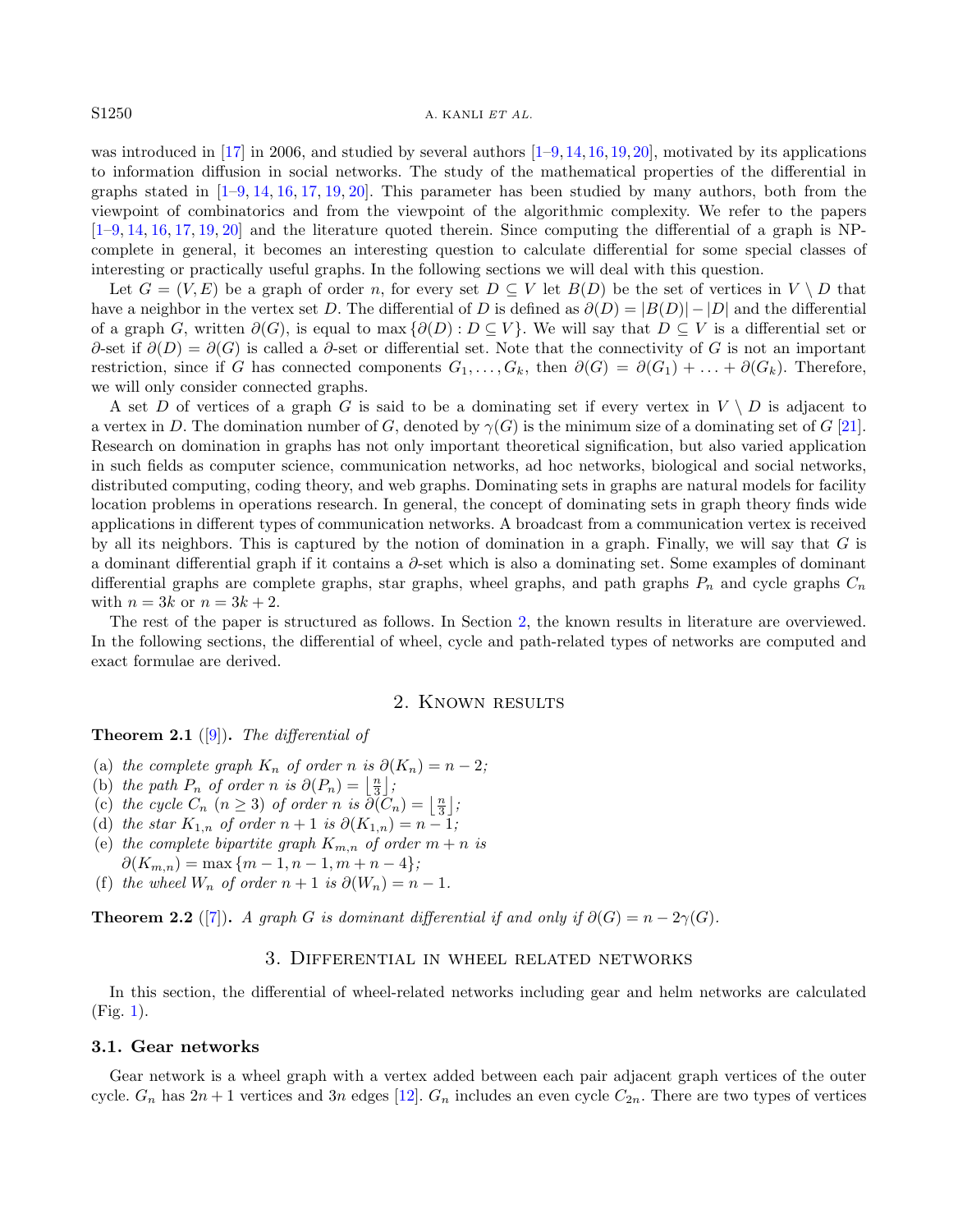<span id="page-2-0"></span>

FIGURE 1. (a) Gear network  $G_n$  for  $n = 6$ . (b) Helm network  $H_n$  for  $n = 5$ .

of  $C_{2n}$  in  $G_n$  as vertices of degree two and three, respectively. The vertices of degree two are referred to as minor vertices and vertices of degree three to as major vertices [\[15\]](#page-10-10). The central vertex c of  $G_n$  has degree of n. Label the major and minor vertices, respectively, as  $v_0, \ldots, v_{n-1}$  and  $w_0, \ldots, w_{n-1}$  and let  $w_i$  be adjacent to the vertices  $v_i$  and  $v_{i+1}$  for  $0 \leq i \leq n-1$ , where  $i+1$  is taken modulo n.

**Theorem 3.1.** The differential of the gear network  $G_n$  of order  $2n + 1$  is

$$
\partial(G_n) = \begin{cases} 2 + \left\lfloor \frac{2n-3}{3} \right\rfloor, & \text{if } n = 3; \\ n-1, & \text{if } n \ge 4. \end{cases}
$$

*Proof.* If we take the central vertex c and so  $D_1 = \{c\}$ , then we have that  $B\{D_1\} = \{v_0, \ldots, v_{n-1}\}$  and so  $\partial(D_1) = n - 1$ , and taking any other subset of  $V(G_n)$  to the set  $D_1$  yields  $\partial(D_1) \leq n - 1$ .

If we take a major vertex  $v_i$   $(0 \le i \le n-1)$  of  $G_n$  to the set  $D_2$ , that is  $D_2 = \{v_i\}$ , then we have  $B(D_2) = \{c, w_{i-1}, w_i\}$ , where  $i-1$  is taken modulo n, yielding  $\partial(D_2) = 2$ .

Let  $S_1 = V(G_n) \setminus N_{G_n}[v_i]$  and so we have that  $G_n[S_1] = C_{2n-3}$ . If we take the maximal ∂-set of  $G_n[S_1]$  to the set  $D_2$  having the set  $D_3$ , then since  $\partial(C_n) = \left\lfloor \frac{n}{3} \right\rfloor$ , we receive  $\partial(D_3) = \partial(D_1) + \partial(C_{2n-3}) = 2 + \left\lfloor \frac{2n-3}{3} \right\rfloor$ . and taking any other subset of  $V(G_n)$  to the set  $D_3$  yields  $\partial(D_3) < 2 + \left\lfloor \frac{2n-3}{3} \right\rfloor$ .

If we take a minor vertex  $w_i$   $(0 \le i \le n-1)$  of  $G_n$  to the set  $D_4$ , that is  $D_4 = \{w_i\}$ , then we have  $B(D_4) = \{v_i, v_{i+1}\},\$  where  $i+1$  is taken modulo n, yielding  $\partial(D_4) = 1$ .

Let  $S_2 = V(G_n) \setminus \{c, N_{G_n}[w_i]\}$  and so we have that  $G_n[S_2] = C_{2n-3}$ . If we take the maximal ∂-set of  $G_n[S_2]$ to the set  $D_4$  having the set  $D_5$ , then since  $\partial(C_n) = \left|\frac{n}{3}\right|$  and the maximal  $\partial$ -set of  $G_n[S_2]$  includes at least one major vertex, we receive  $\partial(D_5) = \partial(D_4) + (\partial(C_{2n-3}) + 1) = 2 + \left\lfloor \frac{2n-3}{3} \right\rfloor$ , and taking any other subset of  $V(G_n)$ to the set  $D_5$  yields  $\partial(D_5) < 2 + \left\lfloor \frac{2n-3}{3} \right\rfloor$ .

By the definition of graph differential, among all the differential sets, we get

$$
\partial(G_n) = \max \left\{ \partial(D_k) \right\} (1 \le k \le 5)
$$
  

$$
\partial(G_n) = \begin{cases} 2 + \left\lfloor \frac{2n-3}{3} \right\rfloor, & \text{if } n \le 6; \\ n-1, & \text{if } n \ge 4. \end{cases}
$$

Thus, the proof holds.  $\square$ 

**Remark 3.2.** We can easily observe that  $\gamma(G_n) = \lceil \frac{2n}{3} \rceil$  and by Theorem [2.2](#page-1-1) we conclude that gear networks are dominant differential for  $n = 3, 4, 6$ .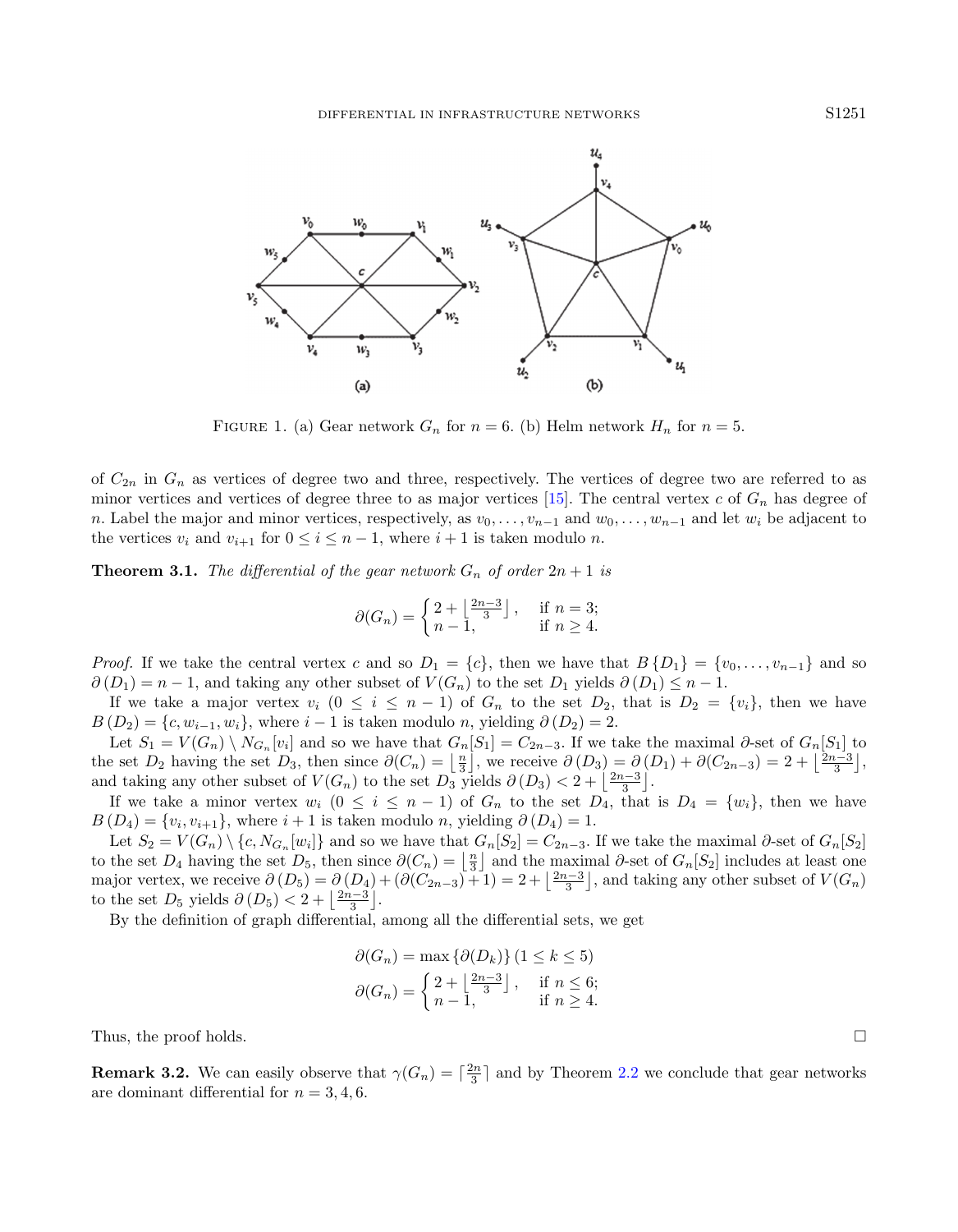S1252 A. KANLI ET AL.

## 3.2. Helm networks

Helm  $H_n$  is a network of order  $2n+1$  obtained from a wheel  $W_n$  with cycle  $C_n$  having a pendant edge attached to each vertex of the cycle.  $H_n$  consists of the vertex set  $V(H_n) = \{v_i | 0 \le i \le n-1\} \cup \{u_i | 0 \le i \le n-1\} \cup \{c\}$ and edge set  $E(H_n) = \{v_i v_{i+1} | 0 \le i \le n-1\} \cup \{v_i u_i | 0 \le i \le n-1\} \cup \{v_i c | 0 \le i \le n-1\}$ , where  $i+1$  is taken modulo n [\[12\]](#page-10-9). The central vertex c of  $H_n$  has a vertex degree of n. There are two types of vertices in  $H_n \setminus \{c\}$ as the vertices of degree four and one, respectively. The vertices of degree one and four are referred to as minor and major vertices, respectively [\[15\]](#page-10-10).

**Theorem 3.3.** The differential of the helm network  $H_n$  of order  $2n + 1$  is

$$
\partial(H_n) = \begin{cases} 3+2\left\lfloor \frac{n-3}{3} \right\rfloor, & \text{if } n = 3; \\ n-1, & \text{if } n \ge 4. \end{cases}
$$

*Proof.* If we take the central vertex c of  $H_n$  to the set  $D_1$ , then we have  $B\{D_1\} = \{v_0, \ldots, v_{n-1}\}\$  yielding  $\partial(D_1) = n - 1$ , and taking any other subset of  $V(H_n)$  to the set  $D_1$  yields  $\partial(D_1) < n - 1$ .

If we take a major vertex  $v_i(0 \leq i \leq n-1)$  of  $H_n$  to the set  $D_2$ , that is  $D_2 = \{v_i\}$ , then we have  $B(D_2) = \{c, u_i, v_{i+1}, v_{i-1}\},\$  where  $i+1$  and  $i-1$  are taken modulo n, yielding  $\partial(D_2) = 3$ .

Let  $S_1 = V(H_n) \setminus N_{H_n}[v_i]$  and so we have that  $H_n[S_1] = P_{n-3}^*$  where  $P_n^*$  is the path graph of order n with a pendant vertex attached to each vertex of the path. If we take the maximal  $\partial$ -set of  $P_{n-3}$  to the set  $D_2$  having the set  $D_3$ , then since  $\partial(P_n) = \lfloor \frac{n}{3} \rfloor$  and every vertex of  $P_{n-3}$  is adjacent to a pendant vertex, we receive

$$
\partial (D_3) = \begin{cases} \partial (D_2) + \partial (P_{n-3}) + \left\lfloor \frac{n-3}{3} \right\rfloor, & \text{if } n = 3k \text{ or } n = 3k+1; \\ \partial (D_2) + \partial (P_{n-3}) + \left\lfloor \frac{n-3}{3} \right\rfloor, & \text{if } n = 3k+2, \\ 3 + 2\left\lfloor \frac{n-3}{3} \right\rfloor, & \text{if } n = 3k \text{ or } n = 3k+1; \\ 3 + \left\lfloor \frac{n-3}{3} \right\rfloor + \left\lceil \frac{n-3}{3} \right\rceil, & \text{if } n = 3k+2, \end{cases}
$$

where  $k \in \mathbb{Z}$  and taking any other subset of  $V(H_n)$  to the set  $D_3$ , yields

$$
\partial(D_3) < \begin{cases} 3+2\left\lfloor \frac{n-3}{3} \right\rfloor, & \text{if } n = 3k \text{ or } n = 3k+1; \\ 3+\left\lfloor \frac{n-3}{3} \right\rfloor + \left\lceil \frac{n-3}{3} \right\rceil, & \text{if } n = 3k+2. \end{cases}
$$

If we take a minor vertex  $u_i(0 \le i \le n-1)$  of  $H_n$  to the set  $D_4$ , then we have  $B(D_4) = \{v_i\}$ , yielding  $\partial(D_4)=0.$ 

Let  $S_2 = V(H_n) \setminus N_{H_n}[u_i]$  and so we have the graph  $H_n[S_2]$  including the central vertex  $c, n-1$  major and  $n-1$  minor vertices of  $H_n$ , and also  $n-1$  major vertices induce the subgraph  $P_{n-1}$  in  $H_n[S_2]$ . If we take the maximal  $\partial$ -set of  $P_{n-1}$  to the set  $D_4$  having the set  $D_5$ , then since  $\partial(P_n) = \lfloor \frac{n}{3} \rfloor$  and every major vertex is adjacent to a pendant vertex and the central vertex c, we receive

$$
\partial(D_5) = \begin{cases}\n\partial(D_4) + \partial(P_{n-1}) + 1 + \left\lfloor \frac{n-1}{3} \right\rfloor, & \text{if } n = 3k + 1 \text{ or } n = 3k + 2; \\
\partial(D_4) + \partial(P_{n-1}) + 1 + \left\lfloor \frac{n-1}{3} \right\rfloor, & \text{if } n = 3k, \\
2 \left\lfloor \frac{n-1}{3} \right\rfloor + 1, & \text{if } n = 3k + 1 \text{ or } n = 3k + 2; \\
\left\lfloor \frac{n-1}{3} \right\rfloor + \left\lceil \frac{n-1}{3} \right\rceil, & \text{if } n = 3k, \\
\text{if } n = 3k,\n\end{cases}
$$

where  $k \in \mathbb{Z}$  and taking any other subset of  $V(H_n)$  to the set  $D_5$  yields

$$
\partial(D_5) < \begin{cases} 2\left\lfloor \frac{n-1}{3} \right\rfloor + 1, & \text{if } n = 3k + 1 \text{ or } n = 3k + 2; \\ \left\lfloor \frac{n-1}{3} \right\rfloor + \left\lceil \frac{n-1}{3} \right\rceil + 1, & \text{if } n = 3k. \end{cases}
$$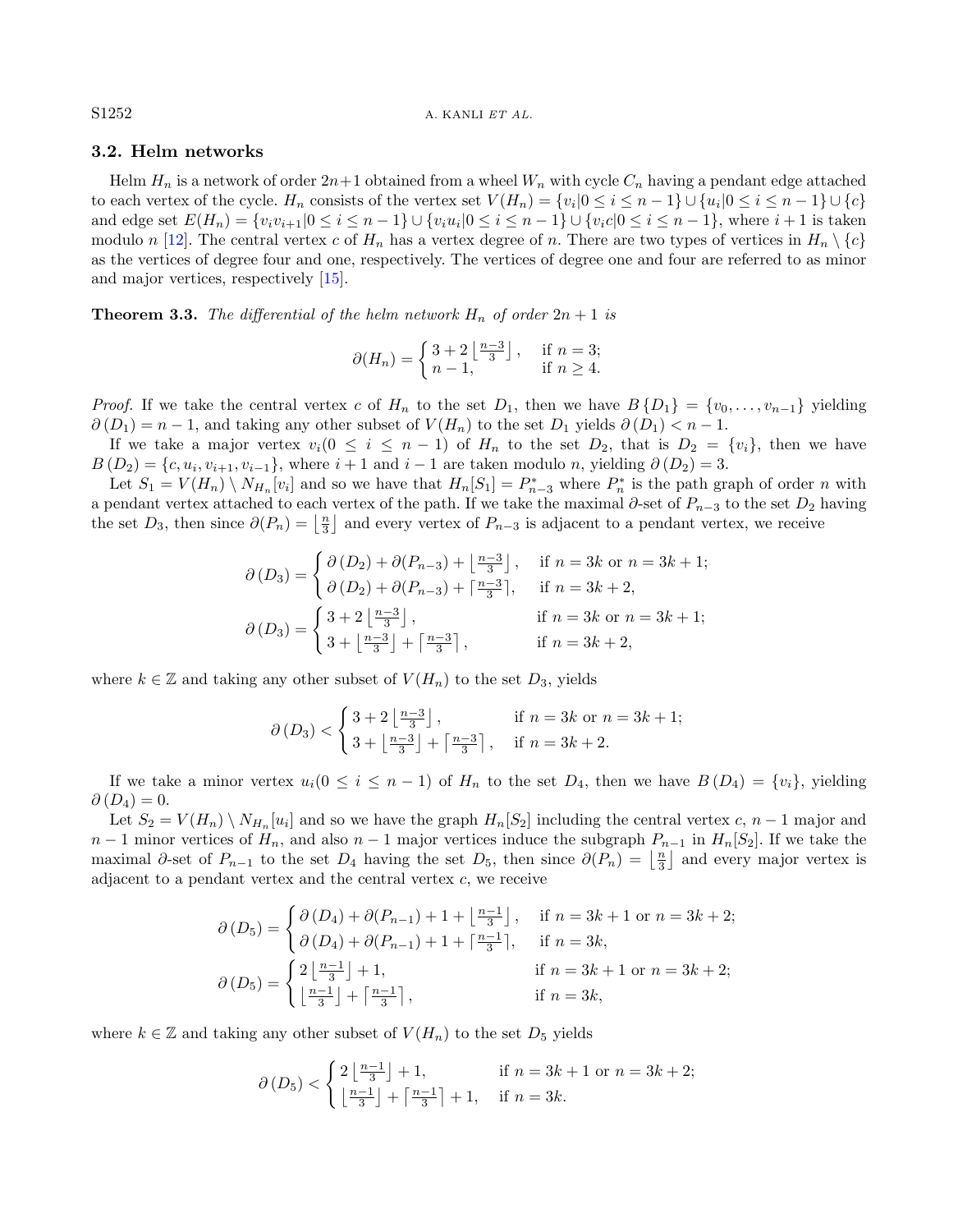<span id="page-4-0"></span>

FIGURE 2. (a) Bipyramid network  $BP(n)$ . (b) n-gon book of k-pages network  $B(n, k)$  for  $n = 4, n = 5.$ 

By the definition of graph differential, among all the differential sets, we get

$$
\partial(H_n) = \max \{ \partial(D_l) \} (1 \le l \le 5)
$$
  

$$
\partial(H_n) = \begin{cases} 3 + 2 \left\lfloor \frac{n-3}{3} \right\rfloor, & \text{if } n = 3; \\ n-1, & \text{if } n \ge 4. \end{cases}
$$

Thus, the proof holds.  $\square$ 

## 4. Differential in cycle related networks

In this section, the differential of cycle-related graphs including  $k$ -pyramid and  $n$ -gon book of  $k$ -pages networks are calculated (Fig. [2\)](#page-4-0).

#### 4.1. k-pyramids

The join graph  $C_n \vee N_k$   $(n \geq 3, k \geq 1)$ , where  $N_k$  is the null graph of order k, is called k-pyramid and is denoted by  $kP(n)$ . The 2-pyramid network  $C_n \vee N_2$  is called bipyramid network and is denoted by BP(n). The 1-pyramid network  $C_n \vee N_1$  is the wheel graph  $W_n$  [\[12\]](#page-10-9).

Let  $u_1, u_2, u_3, \ldots, u_n$  be the vertices of  $C_n$  and  $w_1, w_2, w_3, \ldots, w_k$  be the vertices of  $N_k$ . Then, we have  $deg(u_i) = k + 2$   $(1 \leq i \leq n)$  and  $deg(w_i) = n$   $(1 \leq j \leq k)$ .

**Theorem 4.1.** The differential of the k-pyramid network  $kP(n)$  of order  $n + k$  is

$$
\partial(kP(n)) = \begin{cases} n-1, & \begin{cases} \text{if } n = 3t \quad \text{and } n \ge \frac{3k+3}{2}; \\ \text{if } n = 3t+1 \text{ and } n \ge \frac{3k+2}{2}; \\ \text{if } n = 3t+2 \text{ and } n \ge \frac{3k+1}{2}; \end{cases} \\ \lfloor \frac{n}{3} \rfloor + k, \text{otherwise}, \end{cases}
$$

where  $t \in \mathbb{Z}$ .

*Proof.* If we take a vertex  $w_j$   $(1 \leq j \leq k)$  of  $N_k$  in  $kP(n)$  to the set  $D_1$ , that is  $D_1 = \{w_j\}$ , then we have  $B(D_1) = \{u_1, \ldots, u_n\}$  and so  $\partial(D_1) = n - 1$ , and taking any other subset of  $V(kP(n))$  to the set  $D_1$  yields  $\partial(D_1) < n-1$ .

If we take the maximal  $\partial$ -set of  $C_n$  in  $kP(n)$  to the set  $D_2$ , then since  $\partial(C_n) = \left\lfloor \frac{n}{3} \right\rfloor$  and every vertex  $u_i$   $(1 \leq i \leq n)$  of  $C_n$  in  $kP(n)$  is adjacent to every vertex  $w_j$   $(1 \leq j \leq k)$  of  $N_k$ , we have  $\partial (D_2) = \lfloor \frac{n}{3} \rfloor + k$ , and taking any other subset of  $V(kP(n))$  to the set  $D_2$  yields  $\partial(D_2) < \lfloor \frac{n}{3} \rfloor + k$ .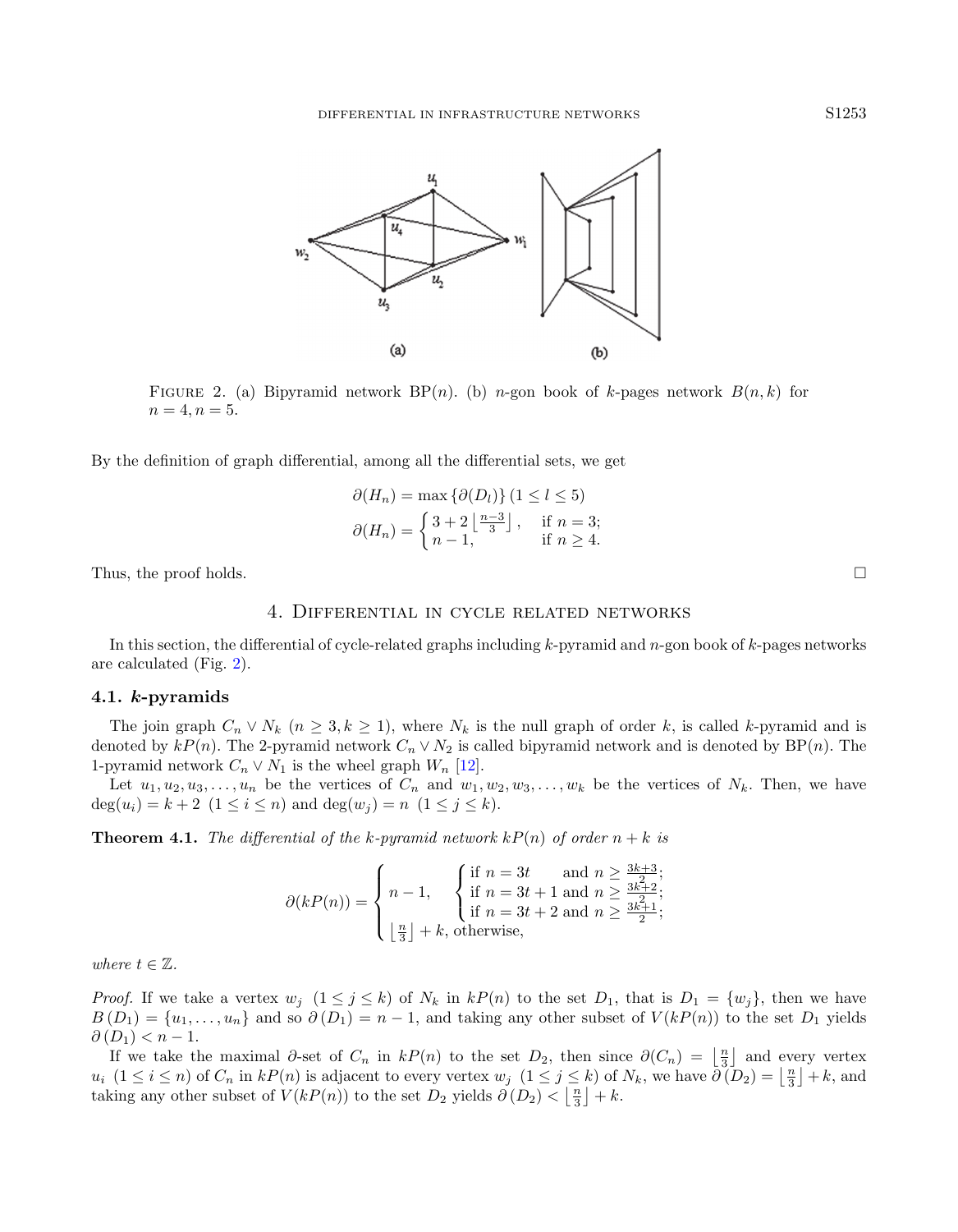By the definition of graph differential, we have

$$
\partial(kP(n)) = \max \{ \partial(D_p) \} \quad (p = 1, 2)
$$
\n
$$
\partial(kP(n)) = \begin{cases} n - 1, & \text{if } n = 3t \quad \text{and } n \ge \frac{3k+3}{2}; \\ n - 1, & \text{if } n = 3t+1 \text{ and } n \ge \frac{3k+2}{2}; \\ \text{if } n = 3t+2 \text{ and } n \ge \frac{3k+1}{2}; \\ \lfloor \frac{n}{3} \rfloor + k, & \text{otherwise,} \end{cases}
$$

where  $t \in \mathbb{Z}$ . Thus, the proof holds.

**Corollary 4.2.** The differential of the bipyramid network  $BP(n)$  of order  $n + 2$  is

$$
\partial(\text{BP}(n)) = \begin{cases} \left\lfloor \frac{n}{3} \right\rfloor + 2, & \text{if } n = 3; \\ n - 1, & \text{if } n > 3. \end{cases}
$$

**Remark 4.3.** Since the wheel network  $W_n$  is 1-pyramid network  $C_n \vee N_1$ , by taking  $k = 1$ , the value of  $\partial(W_n)$ in Theorem  $2.1(f)$  $2.1(f)$  holds.

**Remark 4.4.** We can easily observe that  $\gamma(kP(n)) = k$  and by Theorem [2.2](#page-1-1) we conclude that k-pyramids are dominant differential networks for

$$
\begin{cases} n = 3t & \text{and } n = 3k; \\ n = 3t + 1 & \text{and } n = \frac{6k - 1}{2}; \\ n = 3t + 2 & \text{and } n = 3k - 1, \end{cases}
$$

where  $t \in \mathbb{Z}$ .

#### 4.2.  $n$ -gon books

When k copies of  $C_n$  ( $n \geq 3$ ) share a common edge, it will form an n-gon book of k pages and is denoted by  $B(n, k)$ . The degree set of  $B(n, k)$  is  $\{2, k+1\}$  [\[12\]](#page-10-9). Therefore, the vertices of  $B(n, k)$  are of two kinds: vertices of degree 2 are referred to as minor vertices and vertices of degree  $k + 1$  to as major vertices. For  $k = 1$ , we notice that  $B(n, k) \cong C_n$ .

**Theorem 4.5.** The differential of the n-gon book of k  $(k > 1)$  pages network  $B(n, k)$  of order  $(n - 2)k + 2$  is

$$
\partial(B(n,k)) = \begin{cases} \frac{nk}{3}, & \text{if } n = 3t; \\ k\left(\left\lfloor \frac{n-4}{3} \right\rfloor + 2\right) - 2, & \text{if } n \neq 3t, \end{cases}
$$

where  $t \in \mathbb{Z}$ .

*Proof.* If we take one of the major vertices of  $B(n, k)$ -say vertex u, to the set  $D_1$ , that is  $D_1 = \{u\}$ , then since  $|N_{B(n,k)}(u)| = k + 1$ , we have  $\partial(D_1) = k$ .

Let  $S_1 = V(B(n, k)) \setminus N_{B(n, k)}[u]$  and so we have that  $B(n, k)[S_1] = \bigcup_{i=1}^k P_{n-3}$ . If we take the maximal ∂-set of  $B(n,k)[S_1]$  to the set  $D_1$  having the set  $D_2$ , then since  $\partial(P_n) = \lfloor \frac{n}{3} \rfloor$ , we have  $\partial(D_2) = k \lfloor \frac{n-3}{3} \rfloor + k$ .

For  $n = 3t + 1$   $(t \in \mathbb{Z})$ , if we take the other major vertex of  $B(n, k)$ -say vertex v to the set  $D_2$  having the set  $D_3$ , then we have  $\partial(D_3) \leq (k \left\lfloor \frac{n-3}{3} \right\rfloor + k) + (k-2) = k \left\lfloor \frac{n-3}{3} \right\rfloor + 2k - 2$ , and taking any other subset of  $V(B(n,k))$  to the set  $D_3$  yields  $\partial(\overline{D}_3) \leq k \left\lfloor \frac{n-3}{3} \right\rfloor + 2k - 2$ .

If we take  $D_4 = \{u, v\}$  as the set of major vertices, then we have  $\partial(D_4) = 2k - 2$ .

For  $n \neq 3t + 1$   $(t \in \mathbb{Z})$ , let  $S_2 = V(B(n,k)) \setminus N_{B(n,k)}[D_3]$  and so we have that  $B(n,k)[S_2] = \bigcup_{i=1}^k P_{n-4}$ . If we take the maximal  $\partial$ -set of  $B(n,k)[S_2]$  to the set  $D_4$  having the set  $D_5$ , then since  $\partial(P_n) = \lfloor \frac{n}{3} \rfloor$ , we have  $\partial(D_5) = 2k - 2 + k \left\lfloor \frac{n-4}{3} \right\rfloor$ , and taking any other subset of  $V(B(n, k))$  yields  $\partial(D_5) < 2k - 2 + k \left\lfloor \frac{n-4}{3} \right\rfloor$ .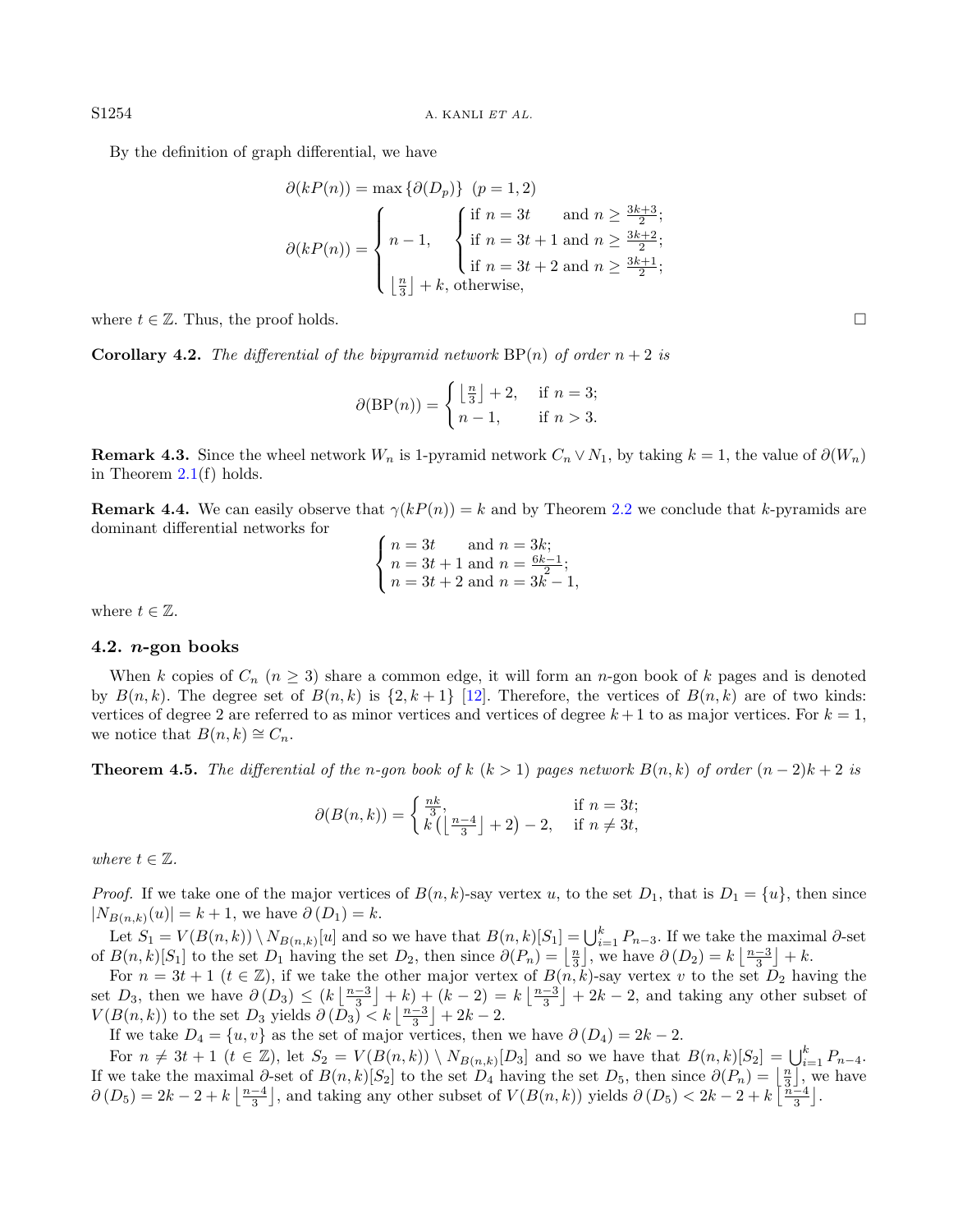<span id="page-6-0"></span>

FIGURE 3. (a) Comet network  $C_{s,t}$ . (b) Double comet network  $DC(n, a, b)$ . (c) Lollipop networks  $L_{n,d}$  for  $n = 10$  and  $d = 5$ . (d)  $E_p^t$  network.

By the definition of graph differential, among the differential sets, we receive for  $k > 1$ 

$$
\partial(B(n,k)) = \max \{ \partial(D_i) \} \quad (1 \le i \le 5)
$$

$$
\partial(B(n,k)) = \begin{cases} k \left( \left\lfloor \frac{n-3}{3} \right\rfloor + 1 \right), & \text{if } n = 3t; \\ k \left( \left\lfloor \frac{n-4}{3} \right\rfloor + 2 \right) - 2, & \text{if } n \ne 3t, \end{cases}
$$

where  $t \in \mathbb{Z}$ . The theorem is thus proved.

Remark 4.6. We can easily observe that

$$
\gamma(B(n,k)) = \begin{cases} 1 + k \left\lceil \frac{n-3}{3} \right\rceil, & \text{if } n = 3t \text{ or } n = 3t + 2; \\ 2 + k \left\lceil \frac{n-4}{3} \right\rceil, & \text{if } n = 3t + 1, \end{cases}
$$

where  $t \in \mathbb{Z}$  and by Theorem [2.2](#page-1-1) we conclude that n-gon books are dominant differential networks for  $n = 3t + 2$ and  $k = 2$  or  $n = 3t$   $(t \in \mathbb{Z})$ .

## 5. Differential in path related networks

In this section, the differential of path-related networks including comet, double comet, lollipop and  $E_p^t$ networks are calculated (Fig. [3\)](#page-6-0).

# 5.1. Comet networks

The comet  $C_{s,t}$  where s and t are positive integers, denotes the tree obtained by identifying the center of the star  $K_{1,s}$  with an end-vertex of  $P_t$ , the path of order t. So  $C_{s,1} \cong K_{1,s}$  and  $C_{1,p-1} \cong P_p$  [\[13\]](#page-10-11). Let the center of the star  $K_{1,s}$  -that is one end-vertex of  $P_t$  be the vertex  $c$ .

**Theorem 5.1.** The differential of the comet network  $C_{s,t}$  of order  $s + t$  is

$$
\partial(C_{s,t}) = s + \left\lfloor \frac{t-2}{3} \right\rfloor.
$$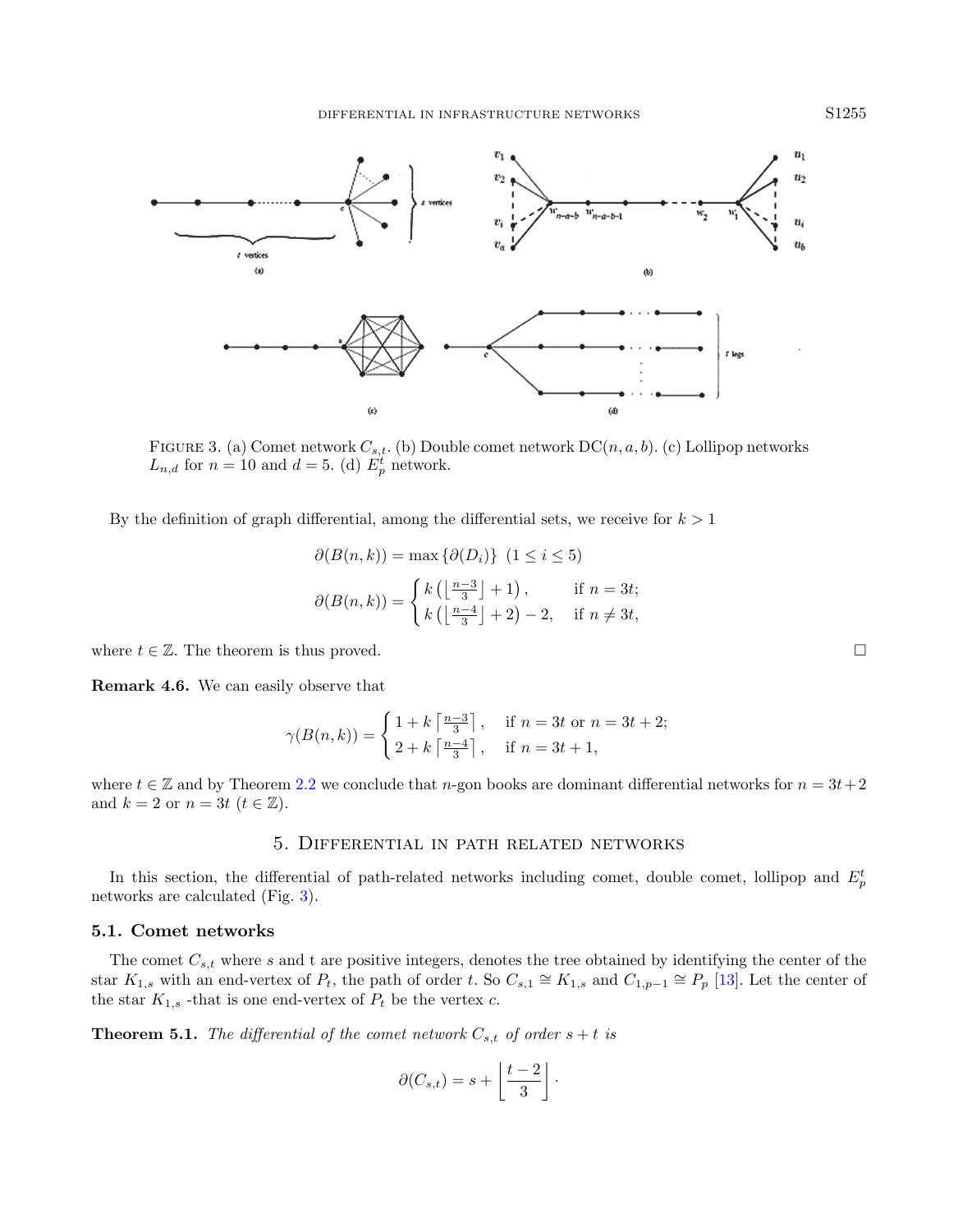*Proof.* If we take the center vertex c of  $K_{1,s}$  in  $C_{s,t}$  to the set  $D_1$ , that is  $D_1 = \{c\}$ , then we receive  $\partial(D_1) = 5$ . Let  $S_1 = V(C_{s,t}) \setminus N_{C_{s,t}}[c]$  and so we have that  $C_{s,t}[S_1] = P_{t-2}$ . If we take the maximal ∂-set of  $C_{s,t}[S_1]$  to the set  $D_1$  having the set  $D_2$ , then since  $\partial(P_n) = \frac{n}{3}$ , we have  $\partial(D_2) = s + \left\lfloor \frac{t-2}{3} \right\rfloor$ , and taking any other subset

of  $V(C_{s,t})$  to the set  $D_2$  yields  $\partial(D_2) < s + \left\lfloor \frac{t-2}{3} \right\rfloor$ . If we take one of the vertices of  $K_{1,s}$  except the center vertex c in  $C_{s,t}$  to the set  $D_3$ , then we have  $\partial(D_3) = 0$ . Let  $S_2 = V(C_{s,t}) \setminus N_{C_{s,t}}[D_3]$  and so we have that  $C_{s,t}[S_2] = P_{t-1}$ . If we take the maximal ∂-set of  $C_{s,t}[S_2]$ to the set  $D_3$  having the set  $D_4$ , then since  $\partial(P_n) = \left\lfloor \frac{n}{3} \right\rfloor$ , we have  $\partial(D_4) = \left\lfloor \frac{t-1}{3} \right\rfloor$ , and taking any other subset of  $V(C_{s,t})$  to the set  $D_4$  yields  $\partial(D_4) < \left\lfloor \frac{t-1}{3} \right\rfloor$ .

If we take the maximal  $\partial$ -set of  $P_t$  to the set  $D_5$  such that  $c \in B(D_5)$ , then since  $\partial(P_n) = \left\lfloor \frac{n}{3} \right\rfloor$ , we have  $\partial(D_5) = \left\lfloor \frac{t}{3} \right\rfloor$ .

 $L_3$  =  $\lfloor \frac{1}{3} \rfloor$ .<br>If we take the center vertex c of  $K_{1,s}$  in  $C_{s,t}$  to the set  $D_5$  having the set  $D_6$ , then we have  $\partial(D_6) = \lfloor \frac{t}{3} \rfloor + s - 2$ , and taking any other subset of  $V(C_{s,t})$  to the set  $D_6$  yields  $\partial(D_6) < \left\lfloor \frac{t}{3} \right\rfloor + s - 2$ .

By the definition of graph differential, we get

$$
\partial(C_{s,t}) = \max \{ \partial(D_i) \} \quad (1 \le i \le 6)
$$

$$
\partial(C_{s,t}) = s + \left\lfloor \frac{t-2}{3} \right\rfloor.
$$

Thus the proof holds.  $\square$ 

**Remark 5.2.** We can easily observe that  $\gamma(C_{s,t}) = 1 + \lceil \frac{t-2}{3} \rceil$  and by Theorem [2.2](#page-1-1) we conclude that comets are dominant differential networks for  $t = 3k + 2$  or  $t = 3k + 4$   $(k \in \mathbb{Z})$ .

### 5.2. Double comet networks

For  $a, b > 1$ ,  $n \ge a + b + 2$  by  $DC(n, a, b)$  we denote a double comet, which is a tree composed of a path containing  $n - a - b$  vertices with a pendent vertices attached to one of the ends of the path and b pendent vertices attached to the other end of the path. Thus,  $DC(n, a, b)$  has n vertices and  $a + b$  leaves [\[11\]](#page-10-12). Let  $v_1, v_2, \ldots, v_a, u_1, u_2, \ldots, u_b, w_1, w_2, \ldots, w_{n-a-b}$  be the vertex set of the double comet  $DC(n, a, b)$ , which is obtained from a path  $P_{n-a-b}$  of vertices  $w_1, w_2, \ldots, w_{n-a-b}$  by attaching the pendant vertices  $u_1, u_2, \ldots, u_b$  to the one end vertex  $w_1$  of  $P_{n-a-b}$  and attaching the pendant vertices  $v_1, v_2, \ldots, v_a$  to the other end vertex  $w_n$ of  $P_{n-a-b}$ .

**Theorem 5.3.** The differential of the double comet network  $DC(n, a, b)$  of order n  $(a, b > 1, n - a - b > 2)$  is

$$
\partial(\mathrm{DC}(n, a, b)) = a + b + \left\lfloor \frac{n - a - b - 4}{3} \right\rfloor.
$$

*Proof.* If we take the vertex  $w_1$  of  $DC(n, a, b)$  to the set  $D_1$ , that is  $\partial(D_1) = a$ .

Let  $S_1 = V(DC(n, a, b)) \setminus N_{DC(n, a, b)}[w_1]$  and so we have that  $DC(n, a, b)[S_1] = C_{b, n-a-b-2}$ , where  $C_{b,n-a-b-2}$  is a comet graph of order  $n-a-2$ . If we take the maximal  $\partial$ -set of  $DC(n, a, b)[S_1]$  to the set  $D_1$  having the set  $D_2$ , then since  $\partial(C_{s,t}) = s + \lfloor \frac{t-2}{3} \rfloor$ , we receive  $\partial(D_2) = a + b + \left[\frac{n-a-b-4}{3}\right],$  and taking any other subset of  $V(DC(n, a, b))$  to the set  $D_2$  yields  $\partial(D_2) < a+b+\lfloor \frac{n-a-b-4}{3} \rfloor.$ 

If we take the vertex  $w_{n-a-b}$  of  $DC(n, a, b)$  to the set  $D_3$ , then we have  $\partial(D_3) = b$ .

Let  $S_2 = V(\text{DC}(n, a, b)) \setminus N_{\text{DC}(n, a, b)}[w_n]$  and so we have that  $\text{DC}(n, a, b)[S_2] = C_{a, n-a-b-2}$ . If we take the maximal  $\partial$ -set of DC $(n, a, b)[S_2]$  to the set  $D_3$  having the set  $D_4$ , then since  $\partial(C_{s,t}) = s + \left\lfloor \frac{t-2}{3} \right\rfloor$ . we have  $\partial(D_4) = b + a + \left\lfloor \frac{n-a-b-4}{3} \right\rfloor$ , and taking any other subset of  $V(\text{DC}(n, a, b))$  to the set  $D_4$  yields  $\partial(D_4) < b + a + \left\lfloor \frac{n-a-b-4}{3} \right\rfloor$ .

If we take the vertex  $v_i$   $(1 \le i \le a)$  of  $DC(n, a, b)$  to the set  $D_5$ , then we have  $\partial(D_5) = 0$ .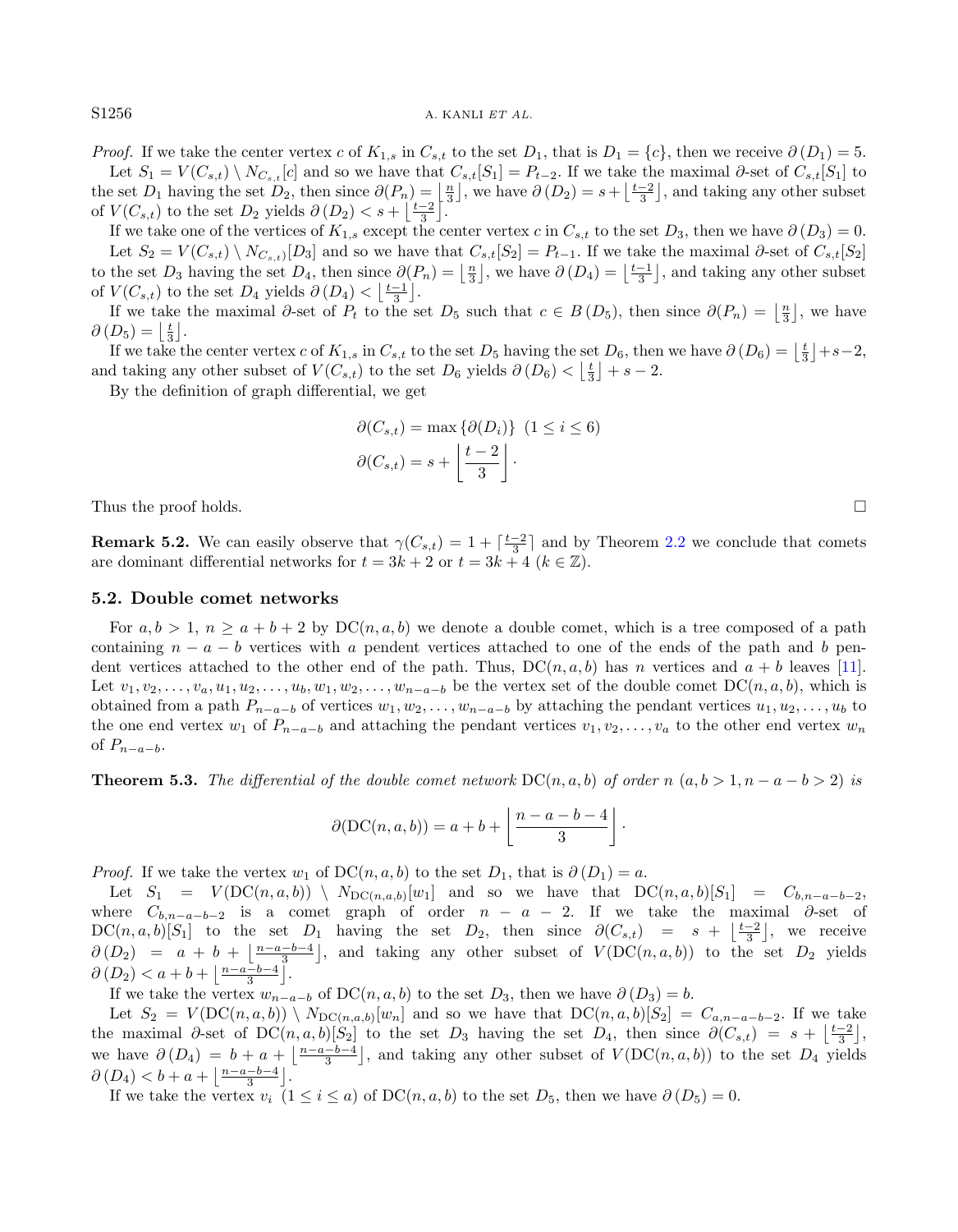Let  $S_3 = V(\text{DC}(n, a, b)) \setminus N_{\text{DC}(n, a, b)}[v_i]$  and so we have that  $\text{DC}(n, a, b)[S_3] = K_{a-1} \cup C_{b, n-a-b-1}$ . If we take the maximal  $\partial$ -set of DC $(n, a, b)[S_3]$  to the set  $D_5$  having the set  $D_6$ , then since  $\partial(C_{s,t}) = s + \left\lfloor \frac{t-2}{3} \right\rfloor$ , we have  $\partial(D_6) = \partial(C_{b,n-a-b-1}) = b + \left\lfloor \frac{n-a-b-3}{3} \right\rfloor$ , and taking any other subset of  $V(\mathrm{DC}(n,a,b))$  to the set  $D_6$  yields  $\partial(D_6) < b + \left\lfloor \frac{n-a-b-3}{3} \right\rfloor.$ 

If we take the vertex  $u_j$  (1 ≤ j ≤ b) of DC(n, a, b) to the set  $D_7$ , then we have  $\partial(D_7) = 0$ .

Let  $S_4 = V(\text{DC}(n, a, b)) \setminus N_{\text{DC}(n, a, b)}[u_j]$  and so we have that  $\text{DC}(n, a, b)[S_4] = K_{b-1} \cup C_{a, n-a-b-1}$ . If we take the maximal  $\partial$ -set of DC $(n, a, b)[S_4]$  to the set  $D_7$  having the set  $D_8$ , then since  $\partial(C_{s,t}) = s + \left\lfloor \frac{t-2}{3} \right\rfloor$ , we have  $\partial(D_8) = \partial(C_{a,n-a-b-1}) = a + \left\lfloor \frac{n-a-b-3}{3} \right\rfloor$ , and taking any other subset of  $V(\text{DC}(n, a, b))$  to the set  $D_8$  yields  $\partial(D_8) < a + \left\lfloor \frac{n-a-b-3}{3} \right\rfloor$ .

For  $n - a - b = 3k + 1$   $(k \in \mathbb{Z})$ , if we take the maximal  $\partial$ -set of  $P_{n-a-b}$  to the set  $D_9$  such that  $w_1 \in B(D_9)$  or  $w_{n-a-b} \in B(D_9)$ , then since  $\partial(P_n) = \left\lfloor \frac{n}{3} \right\rfloor$ , we have  $\partial(D_9) = \left\lfloor \frac{n-a-b}{3} \right\rfloor$ . If  $w_1 \in B(D_9)$ , then let  $S_5 = V(\text{DC}(n, a, b)) \setminus N_{\text{DC}(n, a, b)}[D_9 \cup B(D_9)]$  and so we have  $\text{DC}(n, a, b)[S_5] = K_b \cup K_{1, a}$ . If we take the maximal  $\partial$ -set of DC(n, a, b)[S<sub>5</sub>] to the set D<sub>9</sub> having the set D<sub>10</sub>, then since  $\partial(K_{1,n}) = n-1$ , we have  $\partial(D_{10}) = \left\lfloor \frac{n-a-b}{3} \right\rfloor + (a-1)$ . If we take the vertex  $w_1$  of  $DC(n, a, b)$  to the set  $D_{10}$  having the set  $D_{11}$ , we have  $\partial(D_{11}) = \left\lfloor \frac{n-a-b}{3} \right\rfloor + (a+b-3)$ , and taking any other subset of  $V(\text{DC}(n, a, b))$  to the set  $D_{11}$  yields  $\partial(D_{11}) \leq \left\lfloor \frac{n-a-b}{3} \right\rfloor + (a+b-3)$ . If  $w_{n-a-b} \in B(D_9)$ , then let  $S_6 = V(\text{DC}(n, a, b)) \setminus N_{\text{DC}(n, a, b)}[D_9 \cup B(D_9)]$  and so we have  $DC(n, a, b)[S_6] = \overline{K_a} \cup K_{1,b}$ . If we take the maximal ∂-set of  $DC(n, a, b)[S_6]$  to the set  $D_9$  having the set  $D_{10}$ , then since  $\partial(K_{1,n}) = n-1$ , we have  $\partial(D_{10}) = \lfloor \frac{n-a-b}{3} \rfloor + (b-1)$ . If we take the vertex  $w_1$  of  $DC(n, a, b)$ to the set  $D_{10}$  having the set  $D_{11}$ , we have  $\partial(D_{11}) = \left\lfloor \frac{n-a-b}{3} \right\rfloor + (b+a-3)$ , and taking any other subset of  $V(\text{DC}(n, a, b))$  to the set  $D_{11}$  yields  $\partial(D_{11}) < \left\lfloor \frac{n-a-b}{3} \right\rfloor + (b+a-3)$ .

For  $n - a - b = 3k$  or  $n - a - b = 3k + 2$   $(k \in \mathbb{Z})$ , if we take the maximal  $\partial$ -set of  $P_{n-a-b}$  to the set  $D_{12}$ such that  $w_1, w_{n-a-b} \in B(D_{12})$ , then since  $\partial(P_n) = \left\lfloor \frac{n}{3} \right\rfloor$ , we have  $\partial(D_{12}) = \left\lfloor \frac{n-a-b}{3} \right\rfloor$ . If we take the vertex  $w_1 \in V(\text{DC}(n, a, b))$  to the set  $D_{12}$  having the set  $D_{13}$ , we have  $\partial(D_{13}) = \left\lfloor \frac{n-a-b}{3} \right\rfloor + (b-2)$ . If we take the vertex  $w_{n-a-b} \in V(\text{DC}(n, a, b))$  to the set  $D_{13}$  having the set  $D_{14}$ , we have  $\partial(D_{14}) = \left\lfloor \frac{n-a-b}{3} \right\rfloor + (b+a-4)$ , and taking any subset of  $V(DC(n, a, b))$  to the set  $D_{14}$  yields  $\partial(D_{14}) < \left\lfloor \frac{n-a-b}{3} \right\rfloor + (b+a-4)$ . If we take the vertex  $w_{n-a-b} \in V(\text{DC}(n, a, b))$  to the set  $D_{12}$  having the set  $D_{15}$ , then we have  $\partial(D_{15}) = \left\lfloor \frac{n-a-b}{3} \right\rfloor + (a-2)$ .

By the definition of graph differential, we get

$$
\partial(DC(n, a, b)) = \max \{ \partial(D_l) \} \quad (1 \le l \le 15)
$$

$$
\partial(DC(n, a, b)) = a + b + \left\lfloor \frac{n - a - b - 4}{3} \right\rfloor \text{ for } a, b > 1 \text{ and } n - a - b > 2.
$$
Thus the proof holds.

**Remark 5.4.** We can easily observe that  $\gamma(DC(n, a, b)) = 2 + \lceil \frac{n-a-b-4}{3} \rceil$  for  $a, b > 1$  and by Theorem [2.2](#page-1-1) we conclude that double comets are dominant differential networks for  $n-a-b=3k$  or  $n-a-b=3k+1$  ( $k \in \mathbb{Z}$ ).

#### 5.3. Lollipop networks

The lollipop network  $L_{n,d}$  is a graph obtained from a complete graph  $K_{n-d}$  and a path  $P_d$ , by joining one of the end vertices of  $P_d$  [\[18\]](#page-10-13), let this vertex be the vertex u, to all the vertices of  $K_{n-d}$ .

**Theorem 5.5.** The differential of the lollipop network  $L_{n,d}$   $(d > 1)$  of order n is

$$
\partial(L_{n,d}) = n - d + \left\lfloor \frac{d-2}{3} \right\rfloor.
$$

*Proof.* If we take the vertex u of  $L_{n,d}$  to the set  $D_1$ , that is  $D_1 = \{u\}$ , then we have  $\partial(D_1) = n - d$ .

Let  $S_1 = V(L_{n,d}) \setminus N_{L_{n,d}}[u]$  and so we have that  $L_{n,d}[S_1] = P_{d-2}$ . If we take the maximal ∂-set of  $L_{n,d}[S_1]$  to the set  $D_1$  having the set  $D_2$ , then since  $\partial(P_n) = \lfloor \frac{n}{3} \rfloor$ , we have  $\partial(D_2) = n - d + \lfloor \frac{d-2}{3} \rfloor$ , and taking any other subset of  $V(L_{n,d})$  to the set  $D_2$  yields  $\partial(D_2) < n - d + \left\lfloor \frac{d-2}{3} \right\rfloor$ .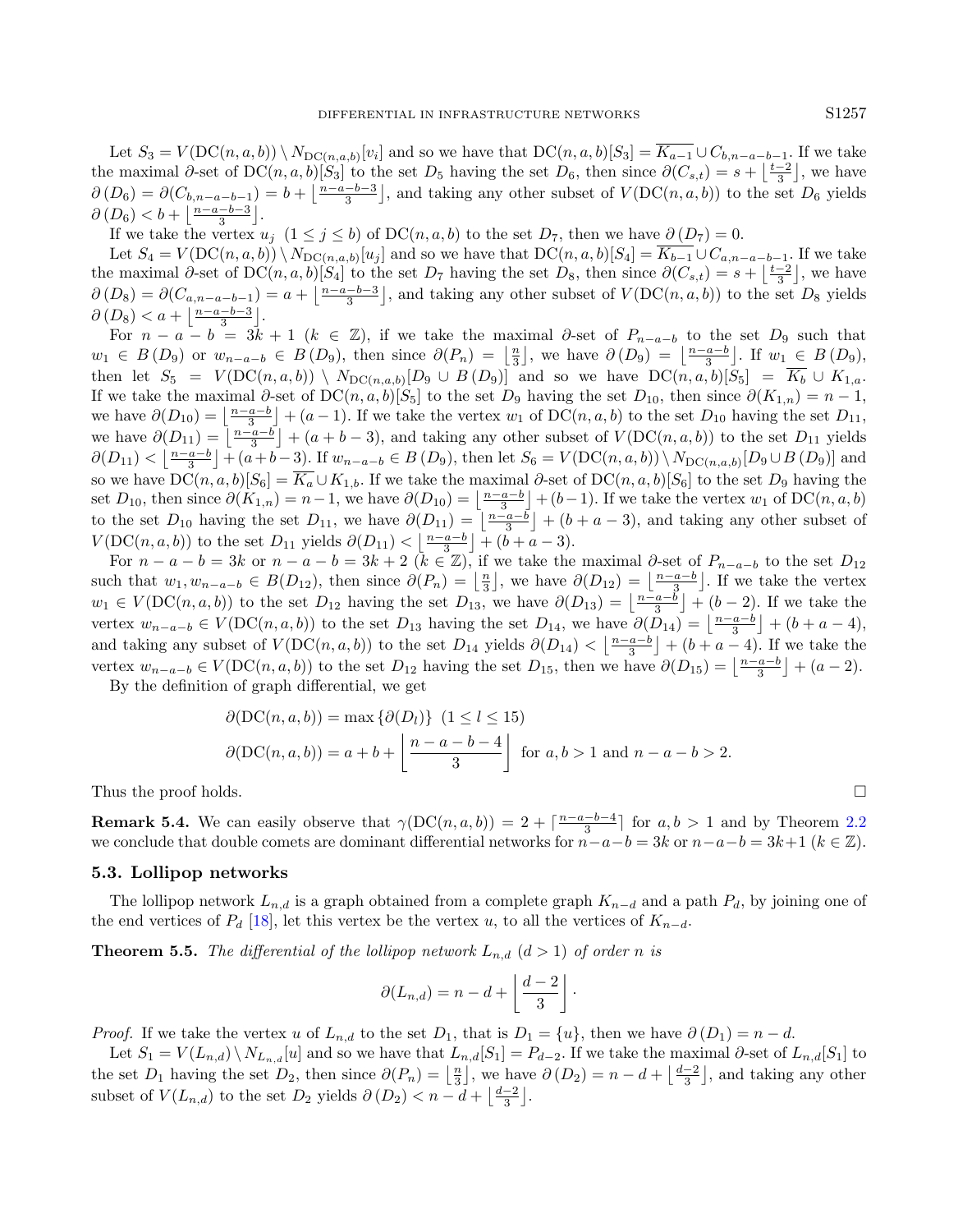S1258 A. KANLI ET AL.

If we take one of the vertices of  $K_{n-d}$  to the set  $D_3$ , then we have  $\partial(D_3) = n - d - 1$ .

Let  $S_2 = V(L_{n,d}) \setminus N_{L_{n,d}}[D_3]$  and so we have that  $L_{n,d}[S_2] = P_{d-1}$ . If we take the maximal ∂-set of  $L_{n,d}[S_2]$ to the set  $D_3$  having the set  $D_4$ , then since  $\partial(P_n) = \lfloor \frac{n}{3} \rfloor$ , we have  $\partial(D_4) = n - d - 1 + \lfloor \frac{d-1}{3} \rfloor$ , and taking any other subset of  $V(L_{n,d})$  to the set  $D_4$  yields  $\partial(D_4) < n - d - 1 + \left\lfloor \frac{d-1}{3} \right\rfloor$ .

If we take the maximal  $\partial$ -set of  $P_d$  to the set  $D_5$ , such that  $u \in B(D_5)$ , then since  $\partial(P_n) = \lfloor \frac{n}{3} \rfloor$ , we have  $\partial(D_5) = \left\lfloor \frac{d}{3} \right\rfloor$ .

If we take the  $\partial$ -set of  $K_{n-d}$  to the set  $D_5$  having the set  $D_6$ , then since  $\partial(K_n) = n-2$ , we get  $\partial(D_6) = \left\lfloor \frac{d}{3} \right\rfloor + n - d - 2$  and taking any other subset of  $V(L_{n,d})$  to the set  $D_6$  yields  $\partial(D_6) < \left\lfloor \frac{d}{3} \right\rfloor + n - d - 2$ . By the definition of graph differential, we get

> $\partial(L_{n,d}) = \max\{\partial(D_i)\}\ (1 \leq i \leq 6)$  $\partial(L_{n,d}) = n - d + \left\lfloor \frac{d-2}{2} \right\rfloor$ 3 for  $d > 1$ .

Thus the proof holds.  $\square$ 

**Remark 5.6.** We can easily observe that  $\gamma(L_{n,d}) = 1 + \lceil \frac{d-2}{3} \rceil$  for  $d > 1$  and by Theorem [2.2](#page-1-1) we conclude that lollipop networks are dominant differential for  $d = 3k + 2$  or  $d = 3k + 4$  ( $k \in \mathbb{Z}$ ).

# $5.4. \: E^t_p \text{ networks}$

The network  $E_p^t$  is a tree of order  $pt+2$  obtained from a path with two vertices having one of the end-vertices attached to t legs and each leg has p vertices  $[10]$ . Let the end-vertex attached to t legs be the vertex c, and the vertex degree of the vertex c is  $deg(c) = t + 1$ .

**Theorem 5.7.** The differential of the  $E_p^t$  network of order  $pt + 2$  is

$$
\partial\left(E_p^t\right) = t\left(\left\lfloor\frac{p-1}{3}\right\rfloor + 1\right).
$$

*Proof.* If we take the vertex c of  $E_p^t$  to the set  $D_1$ , then we have  $\partial(D_1) = t$ .

Let  $S_1 = V(E_p^t) \setminus N_{E_p^t}[c]$  and so we have that  $E_p^t[S_1] = \bigcup_{i=1}^t P_{p-1}$ . If we take the maximal  $\partial$ -set of  $E_p^t[S_1]$ to the set  $D_1$  having the set  $D_2$ , then since  $\partial(P_n) = \lfloor \frac{n}{3} \rfloor$ , we have  $\partial(D_2) = t + t \lfloor \frac{p-1}{3} \rfloor$ , and taking any other subset of  $V(E_p^t)$  to the set  $D_2$  yields  $\partial(D_2) < t + t \left[\frac{p-1}{3}\right]$ .

If we take the other end-vertex that is adjacent to the vertex c in  $P_2$  to the set  $D_3$ , then we have  $\partial(D_3) = 0$ . Let  $S_2 = V(E_p^t) \setminus N_{E_p^t}[D_3]$  and so we have that  $E_p^t[S_2] = \bigcup_{i=1}^t P_p$ . If we take the maximal  $\partial$ -set of  $E_p^t[S_2]$  to the set  $D_3$  having the set  $D_4$ , then since  $\partial(P_n) = \lfloor \frac{n}{3} \rfloor$ , we receive  $\partial(D_4) = t \lfloor \frac{p}{3} \rfloor$ , and taking any other subset of  $V(E_p^t)$  to the set  $D_4$  yields  $\partial(D_4) < t \left\lfloor \frac{p}{3} \right\rfloor$ .

If we take the maximal  $\partial$ -set of one of the legs to the set  $D_5$  such that  $c \in B(D_5)$ , then since  $\partial(P_n) = \left\lfloor \frac{n}{3} \right\rfloor$ , we have  $\partial(D_5) = \left\lfloor \frac{p+1}{3} \right\rfloor$ .

If we take the maximal  $\partial$ -sets of  $t-1$  legs of  $E_p^t$  to the set  $D_5$  having the set  $D_6$ , since  $\partial(P_n) = \lfloor \frac{n}{3} \rfloor$ , we receive  $\partial(D_6) = \left\lfloor \frac{p+1}{3} \right\rfloor + (t-1) \left\lfloor \frac{p}{3} \right\rfloor$ , and taking any other subset of  $V(E_p^t)$  to the set  $D_6$  yields  $\partial(D_6) < t + t \left\lfloor \frac{p+1}{3} \right\rfloor$ . By the definition of graph differential, we get

$$
\partial \left( E_p^t \right) = \max \left\{ \partial(D_i) \right\} \ (1 \le i \le 6)
$$

$$
\partial \left( E_p^t \right) = t \left( \left\lfloor \frac{p-1}{3} \right\rfloor + 1 \right).
$$

Thus the proof holds.  $\square$ 

**Remark 5.8.** We can easily observe that  $\gamma(E_p^t) = 1 + t\left[\frac{p-1}{3}\right]$  and by Theorem [2.2](#page-1-1) we conclude that  $E_p^t$ networks are dominant differential for  $p = 3k$  or  $p = 3k + 1$   $(k \in \mathbb{Z})$ .